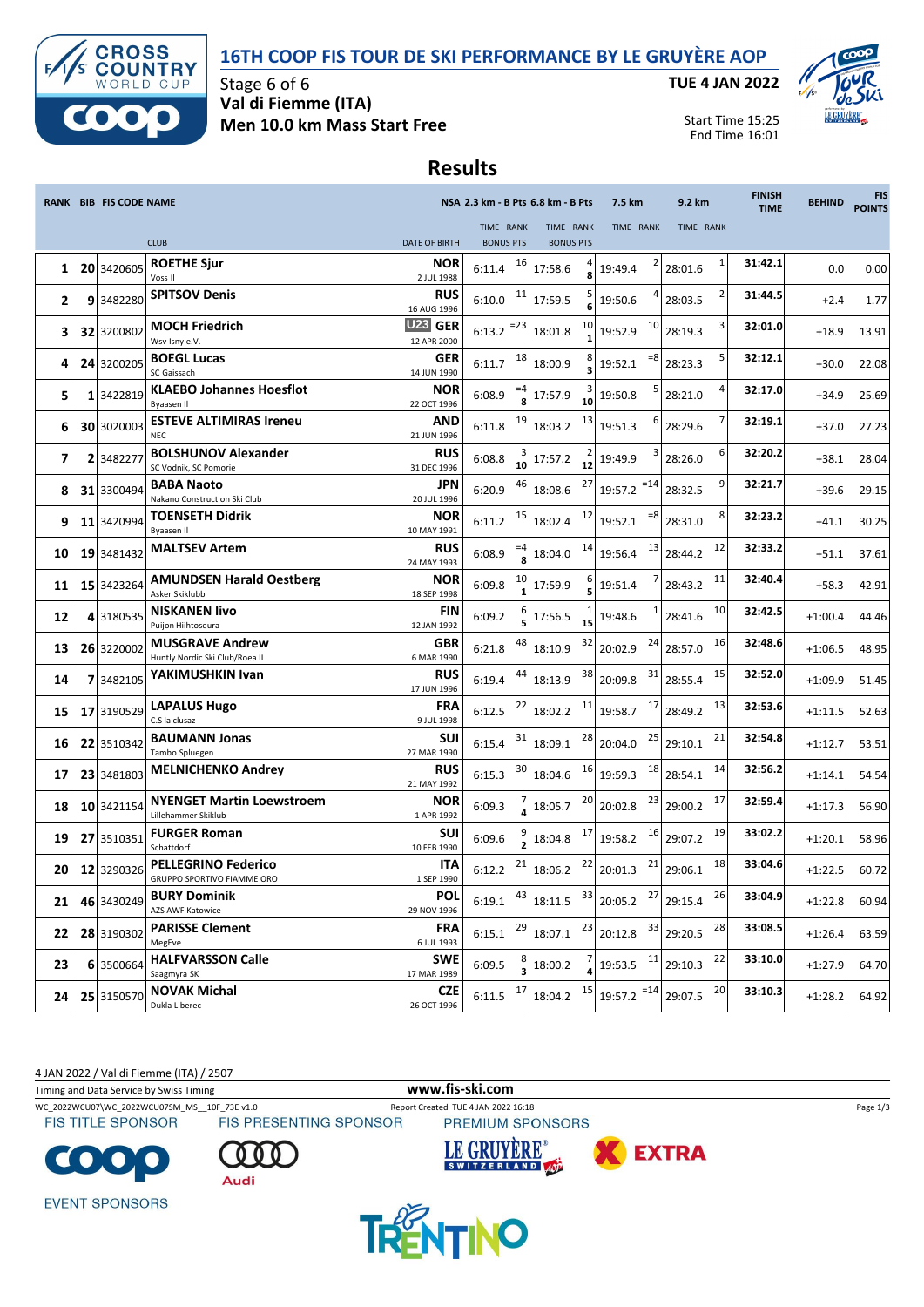



Stage 6 of 6 **Val di Fiemme (ITA) Men 10.0 km Mass Start Free** **TUE 4 JAN 2022**



Start Time 15:25 End Time 16:01

## **Results**

|    | RANK BIB FIS CODE NAME |                                                                |                                         |                               | NSA 2.3 km - B Pts 6.8 km - B Pts | 7.5 km        | 9.2 km             | <b>FINISH</b><br><b>TIME</b> | <b>BEHIND</b> | <b>FIS</b><br><b>POINTS</b> |
|----|------------------------|----------------------------------------------------------------|-----------------------------------------|-------------------------------|-----------------------------------|---------------|--------------------|------------------------------|---------------|-----------------------------|
|    |                        | <b>CLUB</b>                                                    | <b>DATE OF BIRTH</b>                    | TIME RANK<br><b>BONUS PTS</b> | TIME RANK<br><b>BONUS PTS</b>     | TIME RANK     | TIME RANK          |                              |               |                             |
| 25 | 16 3481988             | <b>SEMIKOV Ilia</b>                                            | <b>RUS</b><br>22 OCT 1993               | 33<br>6:16.2                  | 21<br>18:06.1                     | 19<br>19:59.4 | 25<br>29:14.8      | 33:11.9                      | $+1:29.8$     | 66.10                       |
| 26 | 38 3490145             | <b>ROJO Imanol</b><br>ALPINO UZTURRE-RFEDI                     | <b>ESP</b><br>30 NOV 1990               | 36<br>6:16.7                  | 30<br>18:10.1                     | 28<br>20:06.1 | 24<br>29:14.3      | 33:15.7                      | $+1:33.6$     | 68.89                       |
| 27 | 42 3510361             | <b>PRALONG Candide</b><br>Val Ferret                           | <b>SUI</b><br>24 SEP 1990               | 35<br>6:16.6                  | 25<br>18:07.8                     | 20<br>20:01.2 | 23<br>29:13.4      | 33:16.0                      | $+1:33.9$     | 69.11                       |
| 28 | 5 3420909              | <b>GOLBERG Paal</b><br>Gol II                                  | <b>NOR</b><br>16 JUL 1990               | 6:08.6<br>12                  | 18:01.2                           | 12<br>19:55.4 | 30<br>29:25.7      | 33:16.3                      | $+1:34.2$     | 69.33                       |
| 29 | 33 3290407             | <b>SALVADORI Giandomenico</b><br>GRUPPO SCIATORI FIAMME GIALLE | ITA<br>8 OCT 1992                       | 37<br>6:16.9                  | 41<br>18:16.8                     | 37<br>20:16.2 | 29<br>29:20.8      | 33:25.1                      | $+1:43.0$     | 75.81                       |
| 30 | 18 3200676             | <b>BRUGGER Janosch</b><br><b>WSG Schluchsee</b>                | <b>GER</b><br>6 JUN 1997                | 14<br>6:11.0                  | 19<br>18:05.4                     | 22<br>20:02.0 | 32<br>29:30.8      | 33:27.8                      | $+1:45.7$     | 77.80                       |
| 31 | 13 3482119             | <b>CHERVOTKIN Alexey</b>                                       | <b>RUS</b><br>30 APR 1995               | 13<br>6:10.8                  | 18<br>18:05.0                     | 29<br>20:08.0 | 27<br>29:17.7      | 33:33.6                      | $+1:51.5$     | 82.07                       |
| 32 | 21 3180557             | <b>HYVARINEN Perttu</b><br>Puijon Hiihtoseura                  | <b>FIN</b><br>5 JUN 1991                | 38<br>6:17.7                  | 34<br>18:12.4                     | 35<br>20:14.1 | 33<br>29:38.6      | 33:37.0                      | $+1:54.9$     | 84.57                       |
| 33 | 37 3290504             | <b>VENTURA Paolo</b><br>C.S. ESERCITO                          | ITA<br>1 APR 1996                       | $6:13.2$ <sup>=23</sup>       | 43<br>18:18.0                     | 41<br>20:19.6 | 31<br>29:28.9      | 33:39.3                      | $+1:57.2$     | 86.26                       |
| 34 | 50 3181180             | LINDHOLM Remi<br>Imatran Urheilijat                            | <b>FIN</b><br>17 JAN 1998               | 42<br>6:19.0                  | 35<br>18:13.6                     | 34<br>20:12.9 | 34<br>29:40.2      | 33:47.1                      | $+2:05.0$     | 92.00                       |
| 35 | 52 3670022             | <b>VELICHKO Yevgeniy</b>                                       | KAZ<br>2 APR 1987                       | 50<br>6:23.4                  | 53<br>18:35.4                     | 52<br>20:38.3 | 37<br>29:52.9      | 33:57.9                      | $+2:15.8$     | 99.95                       |
| 36 | 40 3290577             | <b>CORADAZZI Martin</b><br>C.S. ESERCITO                       | <b>ITA</b><br>31 AUG 1998               | 12<br>6:10.7                  | $= 36$<br>18:13.8                 | 40<br>20:18.8 | 35<br>29:47.2      | 34:00.3                      | $+2:18.2$     | 101.72                      |
| 37 | 49 3150509             | <b>KNOP Petr</b><br>Dukla Liberec                              | <b>CZE</b><br>12 MAY 1994               | 28<br>6:14.7                  | 29<br>18:09.8                     | 32<br>20:11.2 | 36<br>29:49.4      | 34:06.9                      | $+2:24.8$     | 106.58                      |
| 38 | 48 3200752             | <b>KUCHLER Albert</b><br>Spvgg Lam sp. ski                     | <b>GER</b><br>30 NOV 1998               | 53<br>6:25.0                  | 50<br>18:26.0                     | 47<br>20:28.9 | 42<br>30:02.7      | 34:08.6                      | $+2:26.5$     | 107.83                      |
| 39 | 39 3190419             | <b>COLLET Martin</b><br>Chamonix                               | <b>FRA</b><br>22 MAR 1997               | 20<br>6:11.9                  | 49<br>18:24.5                     | 51<br>20:35.3 | 47<br>30:13.1      | 34:10.4                      | $+2:28.3$     | 109.15                      |
| 40 | 44 3510619             | <b>FAEHNDRICH Cyril</b><br>Horw                                | <b>U23</b><br><b>SUI</b><br>27 SEP 1999 | 26<br>6:14.2                  | 46<br>18:21.9                     | 50<br>20:32.0 | 44<br>30:07.2      | 34:11.3                      | $+2:29.2$     | 109.82                      |
| 41 | 3 3422619              | <b>VALNES Erik</b><br>Bardufoss og Omegn IF                    | <b>NOR</b><br>19 APR 1996               | 6:08.4<br>15                  | 26<br>18:08.4                     | 36<br>20:15.1 | 38<br>29:59.1      | 34:11.4                      | $+2:29.3$     | 109.89                      |
| 42 | 29 3501255             | <b>SVENSSON Oskar</b><br>Falun Borlaenge sk                    | <b>SWE</b><br>7 SEP 1995                | 27<br>6:14.6                  | $18:13.8$ <sup>=36</sup>          | 39<br>20:18.7 | 43<br>30:04.3      | 34:12.8                      | $+2:30.7$     | 110.92                      |
| 43 | 53 3150519             | <b>FELLNER Adam</b><br>Fenix Ski team jesenik                  | <b>CZE</b><br>10 AUG 1993               | 25<br>6:13.7                  | 31<br>18:10.8                     | 30<br>20:08.6 | 39<br>29:59.3      | 34:17.1                      | $+2:35.0$     | 114.08                      |
| 44 | 36 3501555             | <b>ROSJOE Eric</b><br>IFK Mora SK                              | <b>SWE</b><br>11 OCT 1998               | 49<br>6:22.7                  | 44<br>18:19.0                     | 42<br>20:22.4 | 45<br>30:10.6      | 34:17.6                      | $+2:35.5$     | 114.45                      |
| 45 | 51 3300458             | <b>TANAKA Masato</b><br>Waseda University                      | <b>JPN</b><br>25 APR 1995               | 41<br>6:18.6                  | 18:20.7                           | $45$ 20:26.7  | $43$ 30:10.8<br>46 | 34:24.8                      |               | $+2:42.7$ 119.75            |
| 46 | 35 3670115             | <b>PUKHKALO Vitaliy</b>                                        | <b>KAZ</b><br>9 SEP 1992                | 55<br>6:26.0                  | 51<br>18:28.0                     | 49<br>20:31.5 | 41<br>30:01.4      | 34:29.6                      | $+2:47.5$     | 123.28                      |
| 47 | 34 3270010             | <b>MALONEY WESTGAARD Thomas</b>                                | IRL<br>10 OCT 1995                      | 51<br>6:23.6                  | 52<br>18:28.2                     | 53<br>20:38.9 | 48<br>30:16.0      | 34:35.8                      | $+2:53.7$     | 127.85                      |
| 48 | 47 3530835             | <b>KETTERSON Zak</b><br><b>Loppet Nordic Racing</b>            | <b>USA</b><br>2 APR 1997                | 32<br>6:15.8                  | 24<br>18:07.6                     | 26<br>20:04.5 | 40<br>30:01.1      | 34:43.4                      | $+3:01.3$     | 133.44                      |

4 JAN 2022 / Val di Fiemme (ITA) / 2507

Timing and Data Service by Swiss Timing **www.fis-ski.com**



WC\_2022WCU07\WC\_2022WCU07SM\_MS\_\_10F\_73E v1.0 Report Created TUE 4 JAN 2022 16:18 Page 2/3<br>
FIS TITLE SPONSOR FIS PRESENTING SPONSOR PREMIUM SPONSORS

Audi









 $\bullet$